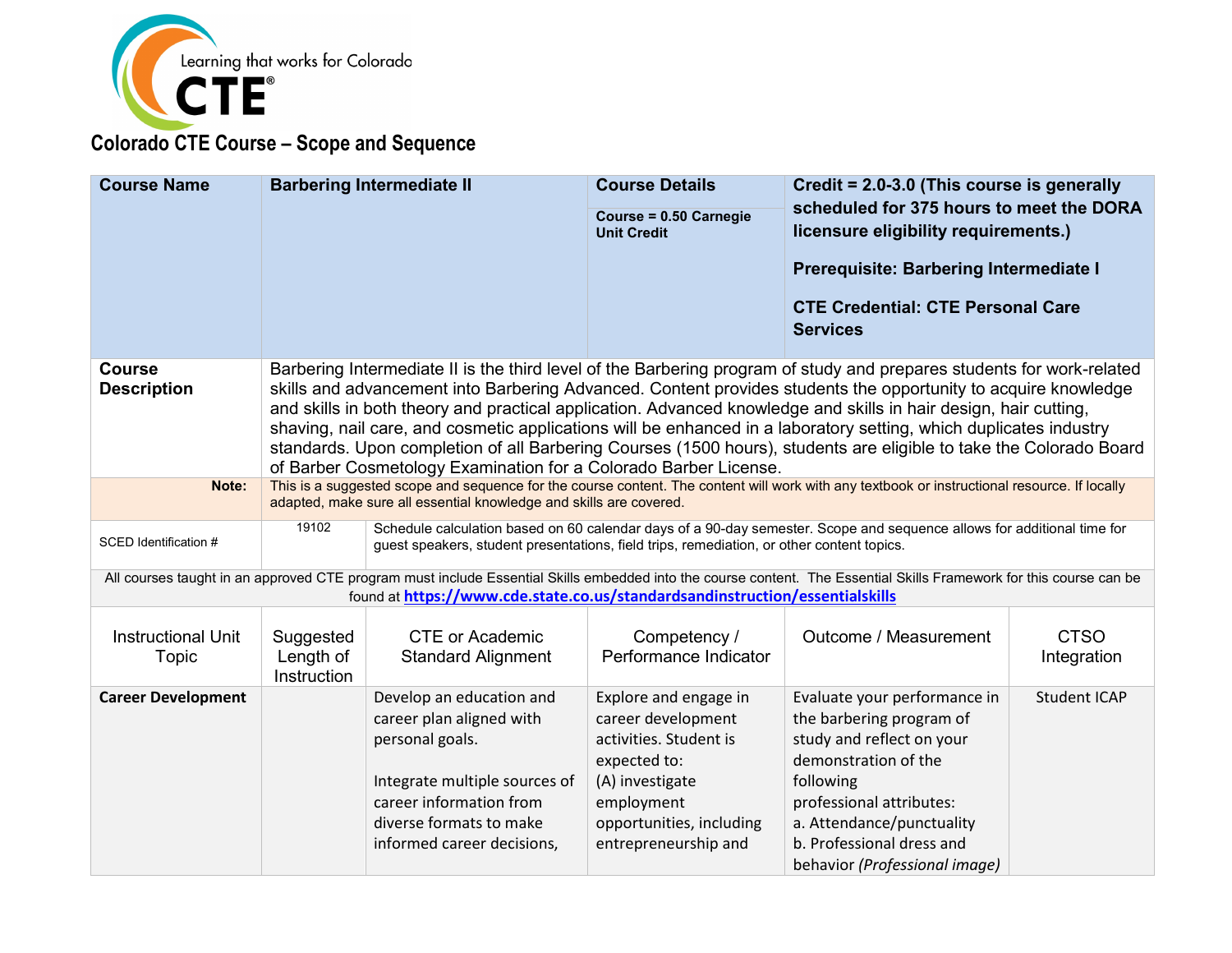

|  | solve problems, and manage | shop                                   | c. Positive attitude            |  |
|--|----------------------------|----------------------------------------|---------------------------------|--|
|  | personal career plans.     | ownership/management;                  | d. Collaboration                |  |
|  |                            | (B) evaluate data or                   | e. Honesty                      |  |
|  |                            | outcome of a broad                     | f. Respect                      |  |
|  |                            | range of personal care                 | g. Responsibility               |  |
|  |                            | services; and                          | h. Appropriate technology       |  |
|  |                            | (C) understand career                  | use                             |  |
|  |                            | pathways and training<br>and licensing | i. Importance of ergonomics     |  |
|  |                            | requirements for                       | Research codes of ethics for    |  |
|  |                            | barbering professionals in             | running small businesses by     |  |
|  |                            | Colorado.                              | comparing samples from          |  |
|  |                            |                                        | professional organizations      |  |
|  |                            |                                        | such as the National or         |  |
|  |                            |                                        | <b>American Barbers</b>         |  |
|  |                            |                                        | Associations (NAOB and          |  |
|  |                            |                                        | ABA). Synthesize principles     |  |
|  |                            |                                        | and present your findings.      |  |
|  |                            |                                        |                                 |  |
|  |                            |                                        | Gather relevant information     |  |
|  |                            |                                        | from multiple print and         |  |
|  |                            |                                        | digital resources (such as job  |  |
|  |                            |                                        | postings and promotional        |  |
|  |                            |                                        | materials) to prepare a         |  |
|  |                            |                                        | document or graphic             |  |
|  |                            |                                        | comparing the entry-level       |  |
|  |                            |                                        | qualifications for              |  |
|  |                            |                                        | cosmetologists and specific     |  |
|  |                            |                                        | cosmetology specialists.        |  |
|  |                            |                                        | Evaluate the impact of          |  |
|  |                            |                                        | postsecondary training and      |  |
|  |                            |                                        | describe the benefits of        |  |
|  |                            |                                        | participation in a professional |  |
|  |                            |                                        | cosmetology/barber              |  |
|  |                            |                                        | organization, such as the       |  |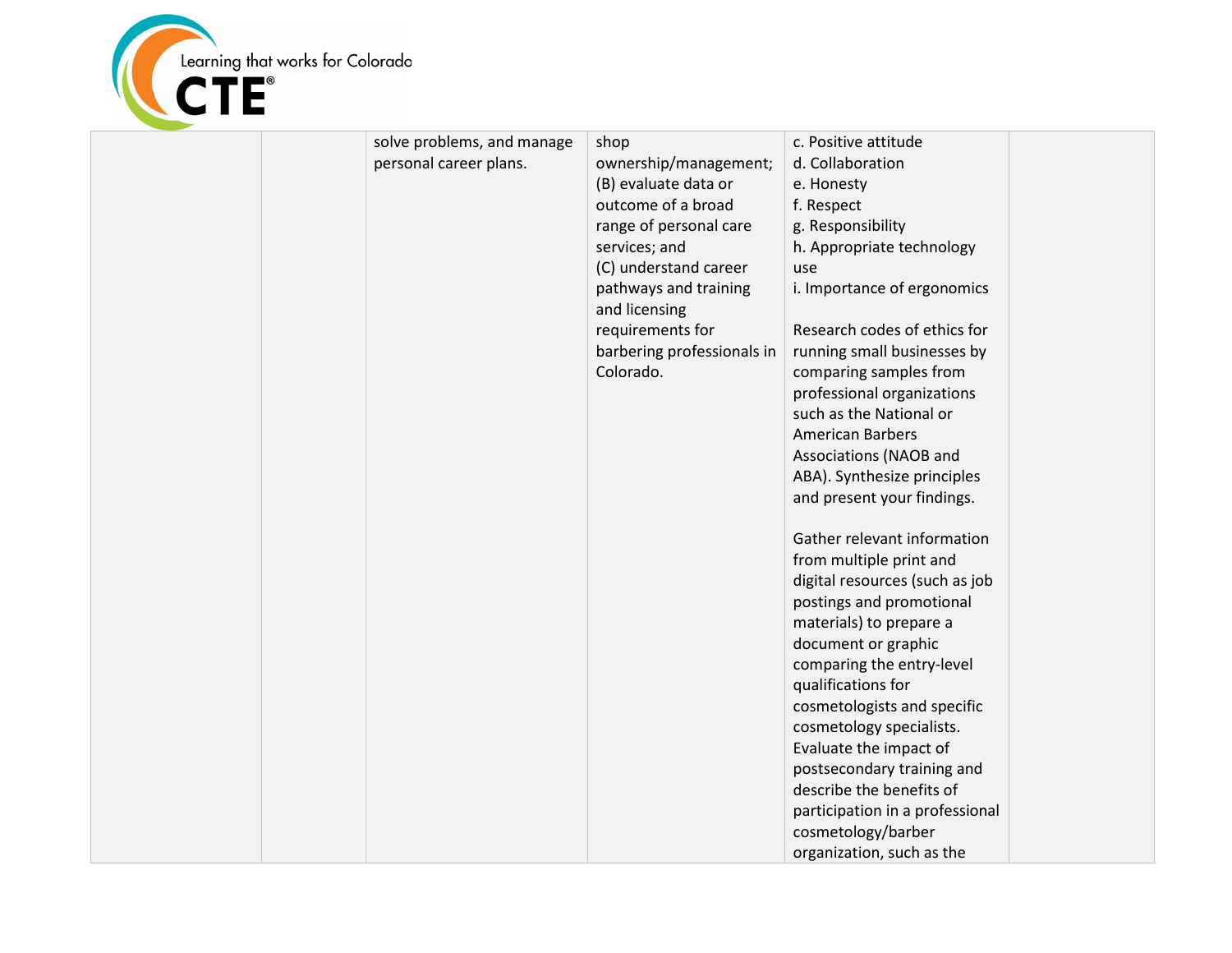

|                                              |                                |                          | <b>Association of Cosmetology</b> |  |
|----------------------------------------------|--------------------------------|--------------------------|-----------------------------------|--|
|                                              |                                |                          | <b>Salon Professionals</b>        |  |
|                                              |                                |                          | (ACSP) or NAOB or ABA.            |  |
|                                              |                                |                          | Revise the career pathway         |  |
|                                              |                                |                          | plan outlining academic and       |  |
|                                              |                                |                          | career achievement goals          |  |
|                                              |                                |                          | and timeline to reflect           |  |
|                                              |                                |                          | opportunities for                 |  |
|                                              |                                |                          | advancement in the field.         |  |
|                                              |                                |                          |                                   |  |
|                                              |                                |                          | Work in teams to effectively      |  |
|                                              |                                |                          | plan and design mock hair         |  |
|                                              |                                |                          | shows implementing proper         |  |
|                                              |                                |                          | safety techniques, tools, and     |  |
|                                              |                                |                          | skills needed to attract          |  |
|                                              |                                |                          | clients and employers.            |  |
|                                              |                                |                          | Research and identify the         |  |
|                                              |                                |                          | objective of the event that is    |  |
|                                              |                                |                          | to be planned and prepare a       |  |
|                                              |                                |                          | written project proposal.         |  |
|                                              |                                |                          | Include the hair show's goals,    |  |
|                                              |                                |                          | location, criteria, constraints,  |  |
|                                              |                                |                          | and information obtained          |  |
|                                              |                                |                          | through research, while also      |  |
|                                              |                                |                          | including a projected             |  |
|                                              |                                |                          | budget/cost analysis, a           |  |
|                                              |                                |                          | diagram of event space,           |  |
|                                              |                                |                          | timeline of planning, any         |  |
|                                              |                                |                          | personnel involved, and a         |  |
|                                              |                                |                          | professionalism rubric.           |  |
| Safety, Sanitation, and                      | Understand and apply safety,   | Careers in barbering and | Identify personal and jobsite     |  |
| <b>Efficient Work Practices</b>              | sanitation, and efficient work | cosmetology include all  | safety hazards and                |  |
| (These standards may<br>be embedded into the | practices for cosmetology      | aspects of sterilization | demonstrate practices for         |  |
| individual practice                          | and barbering professionals.   | and sanitation           | safe and healthy work             |  |
|                                              |                                | procedures and personal  | environments. Accurately          |  |
|                                              |                                | care services, including | read, interpret, and              |  |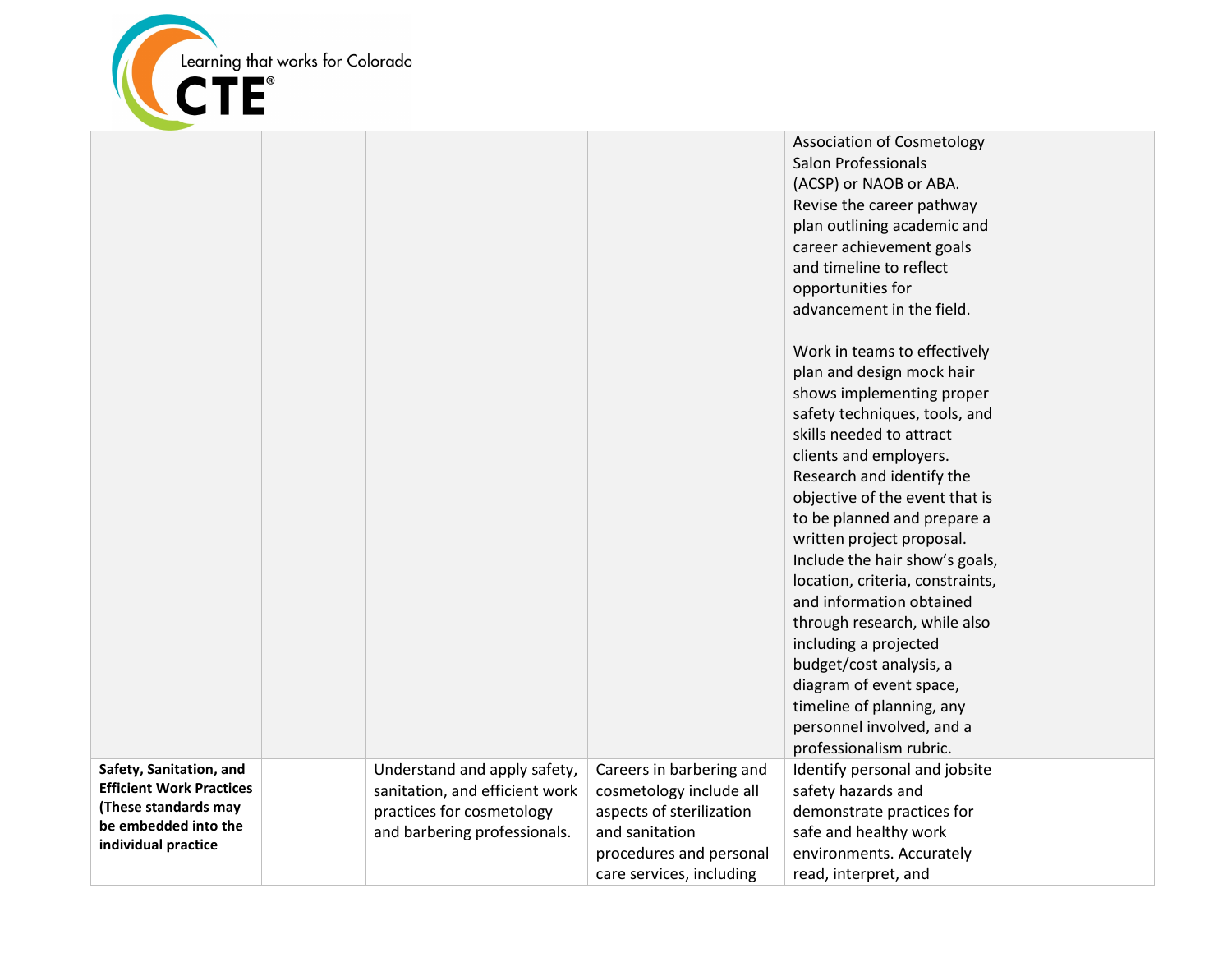

**areas or covered as a stand -alone unit)**

Demonstrate health and safety procedures, regulations, and personal health practices and determine the meaning of symbols, key terms, and domain -specific words and phrases as related to the Beauty Industry workplace environment. Use health and safety practices for storing, cleaning, and maintaining tools, equipment, and supplies.

hair care, nail care, and skin care. Students will be expected to develop an understanding of the technical knowledge and skills needed for success in the personal care services industry including: (A) Demonstrate the development of procedures of a safe and healthy work environment ;

(B) Demonstrate safe handling and use of disinfectant products and tools;

(C) Explain and/ or demonstrate providing all services in a safe environment, taking measures to prevent the spread of infections and contagious disease ;

(D) List the various types and classifications of bacteria;

(E) Describe how bacteria grow and reproduce;

demonstrate adherence to safety rules, including but not limited to rules pertaining to Occupational Safety and Health Administration (OSHA) and Environmental Protection Agency (EPA) guidelines, and state and national code requirements. Be able to distinguish between rules and explain why certain rules apply.

Define and differentiate possible emergencies and emergency procedures. Create a disaster and/or emergency response plan including real -life examples describing principles and practices of infection control and blood -borne pathogens as it applies to EPA, OSHA and Safety Data Sheets (SDS). Identify decontamination procedures to ensure the safety of the client and/or peers in the classroom and laboratory. Apply work emergency teamwork procedures and social skills in following the rules for professional ethics and demonstrate a cultural awareness of hygiene and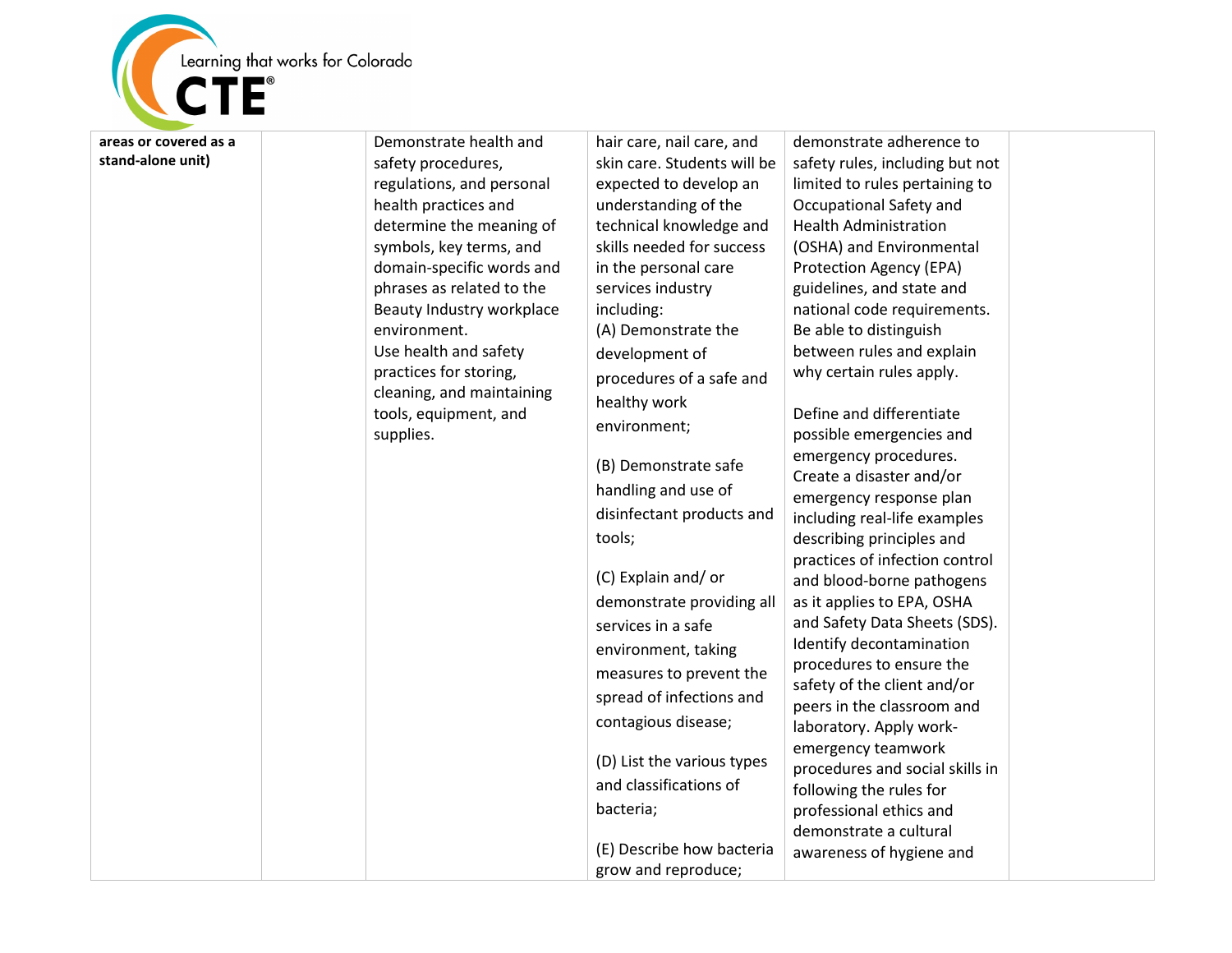

| (F) Describe the<br>relationship of bacteria to<br>the spread of disease;<br>(G) Define common<br>diseases and disorders<br>encountered by<br>cosmetology<br>professionals and provide<br>brief overview of their<br>pathology;<br>(H) Explain and<br>understand the<br>importance of<br>decontamination; and<br>(I) Explain the difference<br>between sanitation,<br>disinfection, and<br>sterilization. | socialized differences by<br>using active listening skills.<br>Demonstrate proper set-up<br>and operation of equipment<br>and utilization of materials by<br>mixing chemicals in<br>appropriate proportions<br>according to manufacturer's<br>instructions. Clean and<br>maintain implements by<br>using appropriately mixed<br>chemicals and following the<br>procedures for<br>decontamination of tools.<br>Identify appropriate<br>chemicals and perform<br>disinfecting procedures.<br>Describe, observe, identify,<br>and analyze the functions,<br>structures, and diseases, and<br>disorders of hair, skin and<br>nails. Demonstrate and<br>communicate to the client<br>the proper care of hair, skin, |  |
|-----------------------------------------------------------------------------------------------------------------------------------------------------------------------------------------------------------------------------------------------------------------------------------------------------------------------------------------------------------------------------------------------------------|----------------------------------------------------------------------------------------------------------------------------------------------------------------------------------------------------------------------------------------------------------------------------------------------------------------------------------------------------------------------------------------------------------------------------------------------------------------------------------------------------------------------------------------------------------------------------------------------------------------------------------------------------------------------------------------------------------------|--|
|                                                                                                                                                                                                                                                                                                                                                                                                           | and nails through cleanliness,<br>nutrition, and healthful living.<br>Evaluate and demonstrate<br>proper draping, shampooing<br>and conditioning, and rinsing<br>as it applies to safety or<br>diagnosis of clients.                                                                                                                                                                                                                                                                                                                                                                                                                                                                                           |  |
|                                                                                                                                                                                                                                                                                                                                                                                                           | Compile, practice, and<br>critique procedures for                                                                                                                                                                                                                                                                                                                                                                                                                                                                                                                                                                                                                                                              |  |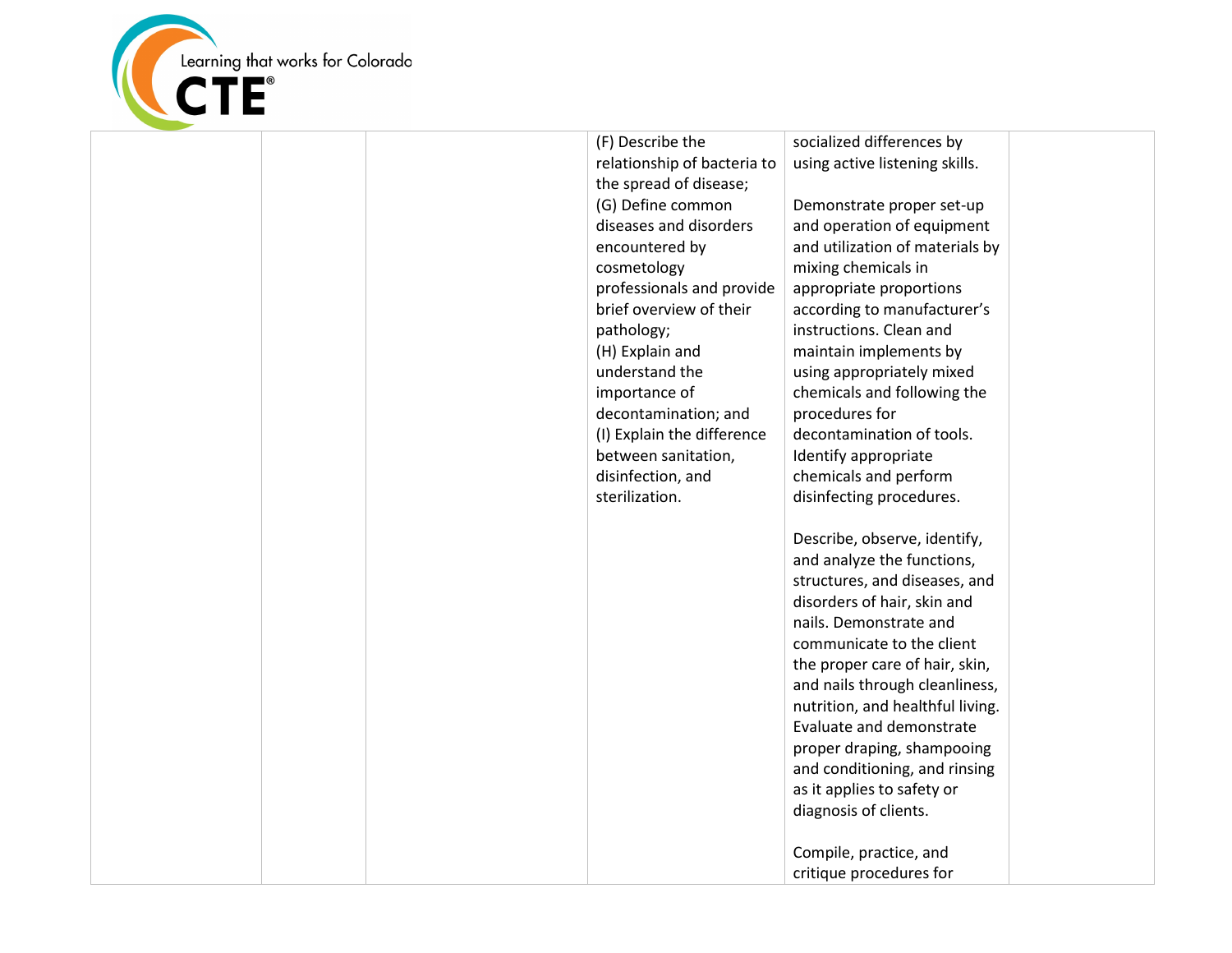

|                                                                  |                                                                                                                                                                                                                                                                                                                 |                                                                                                                                                                                                                                                                                                                                                                                                                                                 | maintaining a safe and<br>sanitary environment for<br>clients present in a<br>cosmetology facility. Cite<br>information for the<br>Occupational Safety and<br><b>Health Administration</b><br>(OSHA) to identify<br>precautionary guidelines to<br>prevent illness,<br>communicable diseases and<br>injuries. Incorporate safety<br>procedures and complete a<br>safety test with 100 percent<br>accuracy; include exam in                                                                                          |  |
|------------------------------------------------------------------|-----------------------------------------------------------------------------------------------------------------------------------------------------------------------------------------------------------------------------------------------------------------------------------------------------------------|-------------------------------------------------------------------------------------------------------------------------------------------------------------------------------------------------------------------------------------------------------------------------------------------------------------------------------------------------------------------------------------------------------------------------------------------------|---------------------------------------------------------------------------------------------------------------------------------------------------------------------------------------------------------------------------------------------------------------------------------------------------------------------------------------------------------------------------------------------------------------------------------------------------------------------------------------------------------------------|--|
|                                                                  |                                                                                                                                                                                                                                                                                                                 |                                                                                                                                                                                                                                                                                                                                                                                                                                                 | course portfolio.                                                                                                                                                                                                                                                                                                                                                                                                                                                                                                   |  |
| <b>Applied Academic</b><br><b>Foundations for</b><br>Cosmetology | Understand and apply<br>scientific principles of human<br>anatomy, physiology, and<br>chemistry to cosmetology<br>services.<br>Analyze and apply<br>appropriate academic<br>standards required for<br>successful industry sector<br>pathway completion leading<br>to postsecondary education<br>and employment. | The student applies<br>academic skills to the<br>fields of barbering and<br>cosmetology. The student<br>is expected to:<br>(A) explain the<br>importance of anatomy<br>and physiology to the<br>barbering profession;<br>(B) identify body tissue,<br>body systems, and their<br>functions;<br>(C) explain the structure,<br>composition, and growth<br>of skin and hair;<br>(D) apply the principles of<br>organic and inorganic<br>chemistry; | Using research and<br>laboratory experiences,<br>analyze the effects of water<br>on shape memory and<br>chemical bonds in the hair.<br>Assess possible explanations<br>for hair breakage during<br>chemical applications to the<br>hair and develop prevention<br>methods. Include this<br>material in an informational<br>artifact to use while<br>demonstrating chemical<br>texture services.<br>Compile a list of key<br>questions used in evaluating<br>clients' hair and formulating<br>haircolor. Discuss the |  |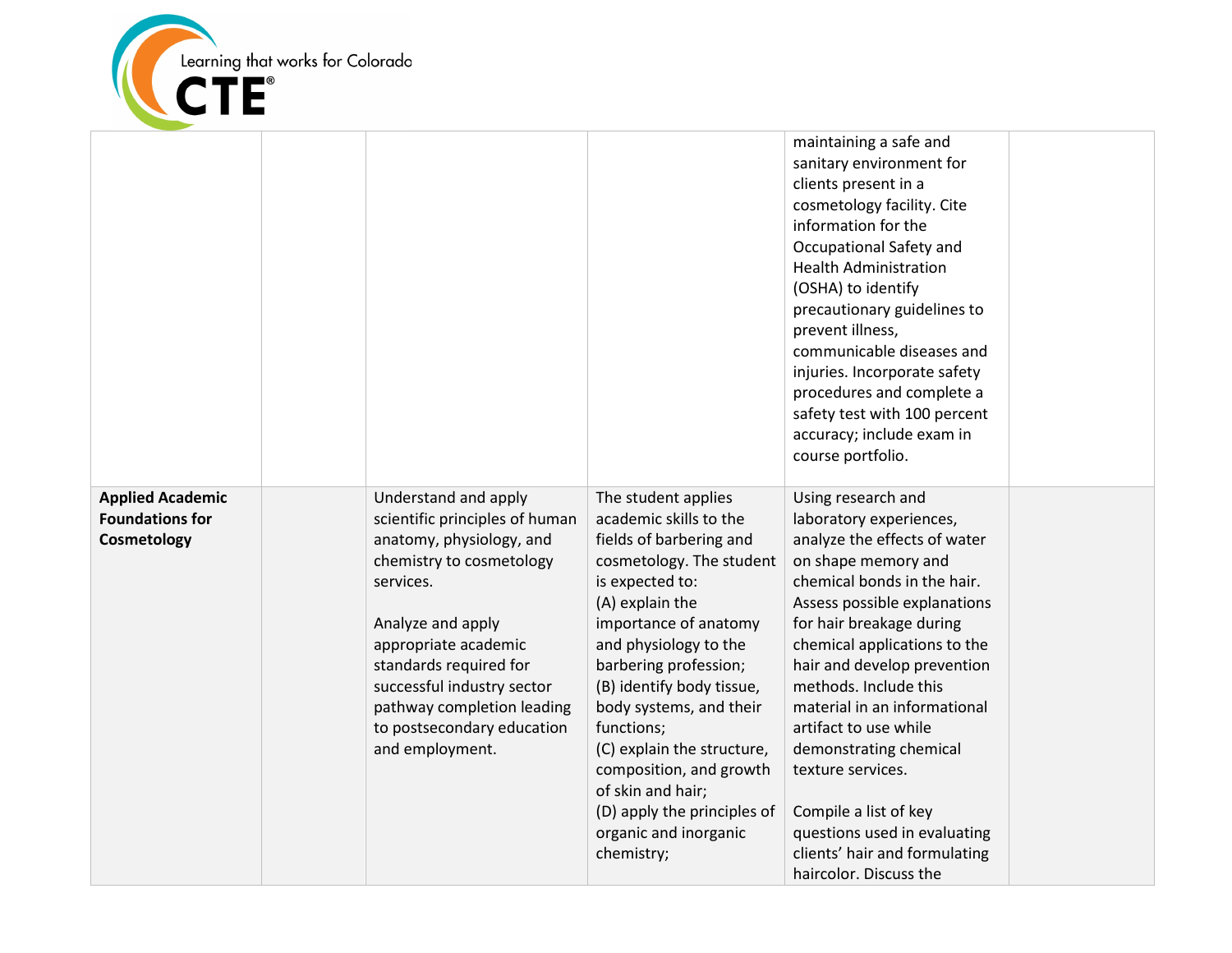

|                                                                           |                                                                                                                                                                                                                                                                                                                                                           | (E) classify solutions,<br>suspensions, and<br>emulsions that may be<br>used during cosmetology<br>services;<br>(F) apply an<br>understanding of pH and<br>the pH scale to<br>cosmetology services;<br>(G) explain the principles<br>and practices of infection<br>control, including<br>bacterial disorders and<br>diseases and viruses; and<br>(H) explore the nature of<br>electricity by defining<br>types of electric current<br>and the electric<br>modalities used in<br>cosmetology. | significance of each question<br>and the outcome for each.<br>Explain the importance<br>of performing a patch test<br>when coloring clients' hair,<br>using the U.S. Food, Drug,<br>and Cosmetic Act as<br>reference.                                                                                                                                                  |                                                                                              |
|---------------------------------------------------------------------------|-----------------------------------------------------------------------------------------------------------------------------------------------------------------------------------------------------------------------------------------------------------------------------------------------------------------------------------------------------------|----------------------------------------------------------------------------------------------------------------------------------------------------------------------------------------------------------------------------------------------------------------------------------------------------------------------------------------------------------------------------------------------------------------------------------------------------------------------------------------------|------------------------------------------------------------------------------------------------------------------------------------------------------------------------------------------------------------------------------------------------------------------------------------------------------------------------------------------------------------------------|----------------------------------------------------------------------------------------------|
| <b>Personal and</b><br><b>Employability Skills</b><br>for Client Services | Demonstrate effective oral<br>and written communication<br>skills with diverse individuals,<br>including coworkers,<br>management, and<br>customers.<br>Understand and apply<br>knowledge of business and<br>employability skills required<br>of barbering and<br>cosmetology professionals.<br>Acquire and accurately use<br>beauty industry terminology | The student<br>demonstrates<br>professional<br>standards/employability<br>skills as required by<br>business and industry.<br>The student is expected<br>to:<br>(A) demonstrate<br>professionalism in how to<br>dress appropriately,<br>speak politely, and<br>conduct oneself in a<br>manner appropriate for                                                                                                                                                                                 | SkillsUSA Career Essentials<br>may be used as an<br>assessment for these<br>standards.<br>Demonstrate and explain the<br>rationale behind each of the<br>following concepts:<br>a. Determine the risks and<br>benefits of using specific<br>techniques in the evaluation<br>of clients' hair including but<br>not limited to: scalp care,<br>shampooing, conditioning, | SkillsUSA<br>Leadership<br>Contests<br>SkillsUSA 4 Pillars<br>SkillsUSA Career<br>Essentials |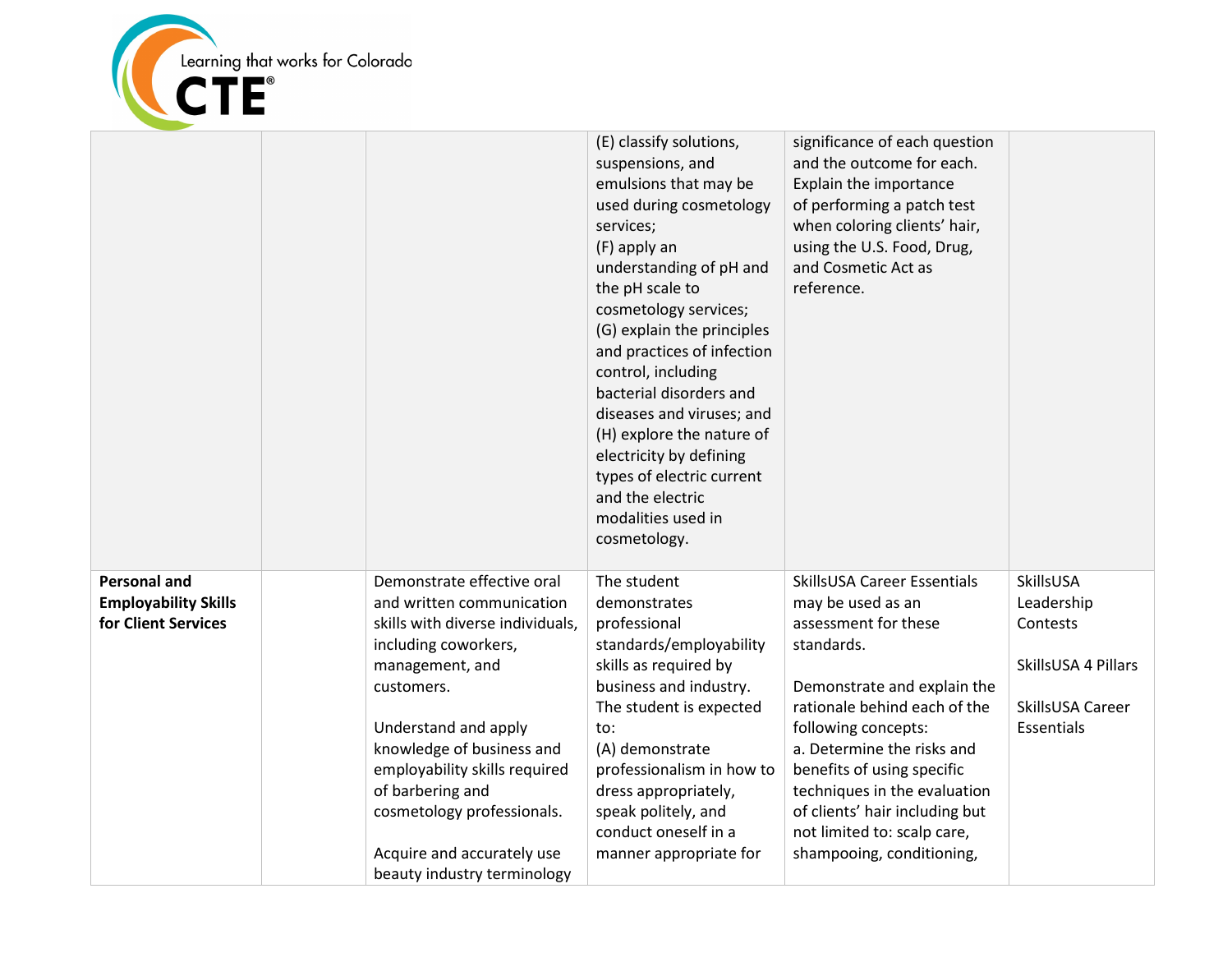

| and protocols at the career   | the profession and work   | draping, sectioning, and        |  |
|-------------------------------|---------------------------|---------------------------------|--|
| and college readiness level   | site;                     | specialized treatments.         |  |
| for communicating             | (B) employ the ability to | b. Explain the purposeful       |  |
| effectively in oral, written, | be trustworthy by         | decisions behind selection      |  |
| and multimedia formats.       | complying with an ethical | and maintenance of              |  |
|                               | course of action;         | implements.                     |  |
|                               | (C) use conflict-         | c. Research informational       |  |
|                               | management skills to      | texts explaining the effects of |  |
|                               | avoid potential or        | bad posture and body            |  |
|                               | perceived conflict;       | positions while providing       |  |
|                               | (D) demonstrate effective | client services. Create a       |  |
|                               | oral and written          | brochure explaining the         |  |
|                               | communication skills with | importance of demonstrating     |  |
|                               | diverse individuals,      | correct cosmetology posture     |  |
|                               | including coworkers,      | and body positions; give        |  |
|                               | management, and           | examples of consequences of     |  |
|                               | customers;                | incorrect posture and body      |  |
|                               | (E) develop skill in      | positions.                      |  |
|                               | handling multiple tasks   |                                 |  |
|                               | simultaneously such as    | Facials and Skin Care:          |  |
|                               | prioritizing tasks,       | Consider all pertinent          |  |
|                               | managing workflow         | information in performing       |  |
|                               | under pressure, and       | facials including: consultation |  |
|                               | completing work-related   | and skin analysis,              |  |
|                               | activities in a timely    | contraindications that          |  |
|                               | manner;                   | prohibit performing facial      |  |
|                               | (F) exercise personal     | treatments, skin care           |  |
|                               | ownership over the        | products and equipment, and     |  |
|                               | quantity and quality of   | techniques in facial massage.   |  |
|                               | individual performance    | Write an informative essay,     |  |
|                               | and team assignment;      | explaining and making           |  |
|                               | and                       | recommendations for             |  |
|                               | (G) employ leadership     | performing facials for specific |  |
|                               | skills within a classroom | skin types, give thorough       |  |
|                               | or community setting to   | reasoning and explanation       |  |
|                               |                           | for the techniques, products,   |  |
|                               |                           |                                 |  |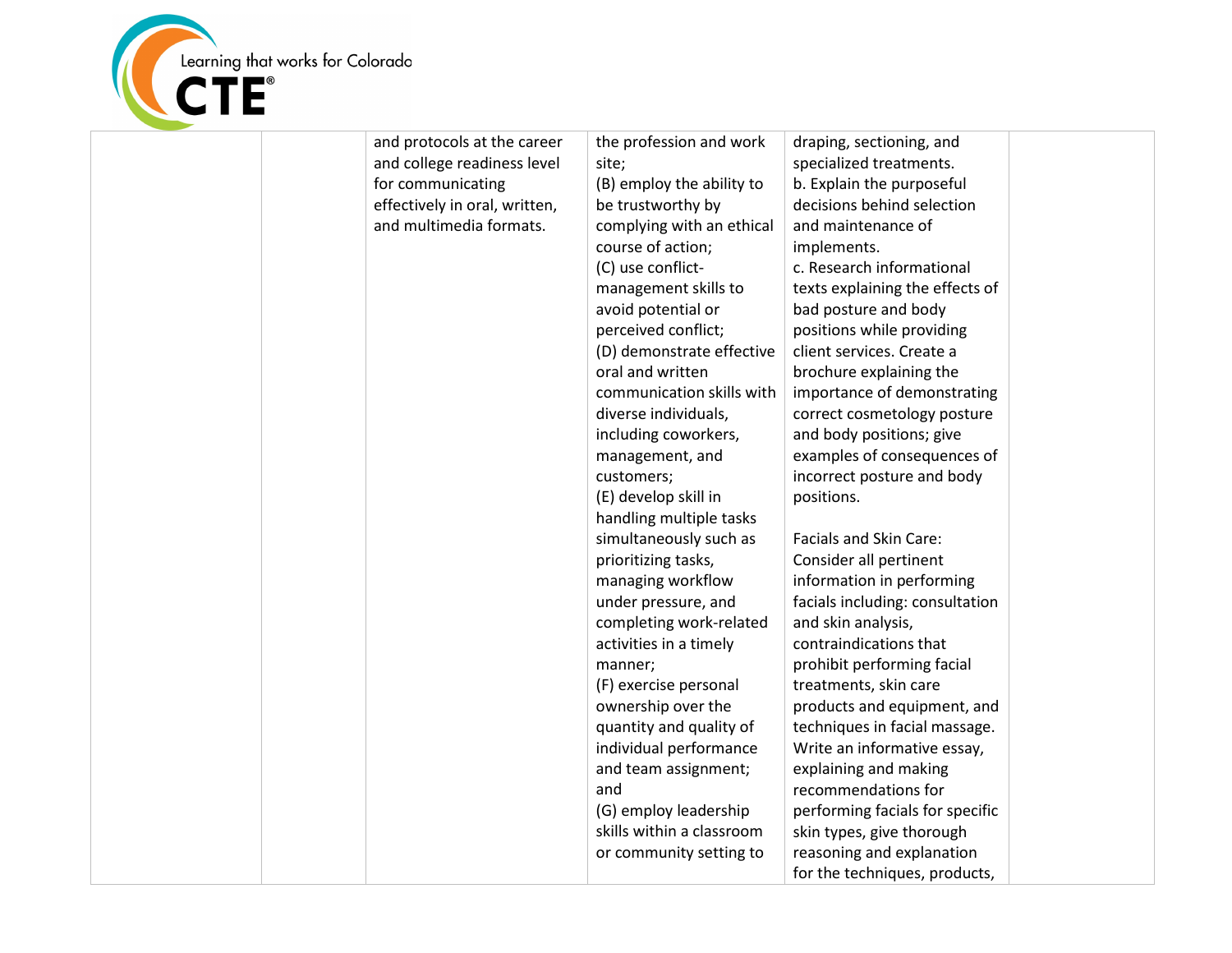

|                        |                                                                                                                                                                                                                                                    | maintain positive<br>relationships.                                                                                                                                                                                                                                                                                                                                                                                                                                                                                                                                                                                                                                                            | and/or equipment used for<br>each treatment. Include a<br>section in the essay<br>describing the requirements<br>and skills needed for<br>specialized facial and skin<br>care careers.                                                                                                                                                                                                                                                                                                                                                                                                                                                                               |                                            |
|------------------------|----------------------------------------------------------------------------------------------------------------------------------------------------------------------------------------------------------------------------------------------------|------------------------------------------------------------------------------------------------------------------------------------------------------------------------------------------------------------------------------------------------------------------------------------------------------------------------------------------------------------------------------------------------------------------------------------------------------------------------------------------------------------------------------------------------------------------------------------------------------------------------------------------------------------------------------------------------|----------------------------------------------------------------------------------------------------------------------------------------------------------------------------------------------------------------------------------------------------------------------------------------------------------------------------------------------------------------------------------------------------------------------------------------------------------------------------------------------------------------------------------------------------------------------------------------------------------------------------------------------------------------------|--------------------------------------------|
| <b>Client Services</b> | Demonstrate knowledge of<br>practical barbering industry<br>skills such as esthetics and<br>skin care, shaving,<br>haircutting or hairstyling.<br>Understand and apply tools<br>and techniques for basic<br>barbering and cosmetology<br>services. | The student<br>demonstrates an<br>understanding in the use<br>of tools, equipment,<br>technologies, and<br>materials used in<br>barbering. The student is<br>expected to:<br>(A) employ safe and<br>effective use of tools to<br>enhance client services;<br>(B) use ergonomically<br>designed equipment to<br>promote professional<br>efficiency;<br>(C) use available<br>technology sources<br>effective in a professional<br>salon or shop setting; and<br>(D) apply universal<br>precautions in disposal of<br>hazardous materials.<br>The student applies the<br>academic knowledge and<br>practical skills to<br>simulated and actual<br>work situations. The<br>student is expected to: | <b>Advanced Hair Services:</b><br>Identify, describe, and<br>effectively demonstrate<br>advanced haircutting<br>techniques while<br>employing implements<br>appropriately and using<br>proper posture and body<br>positions:<br>a. Perform haircuts using<br>guides (stationary, traveling,<br>and combination)<br>b. Razor cutting<br>c. Slide cutting<br>d. Shears-over-comb<br>e. Various weight line haircut<br>designs<br>Effectively demonstrate<br>advanced hairstyling<br>techniques and explain how<br>the elements and<br>principles of design are<br>incorporated.<br>Research and create an<br>informational artifact (e.g.,<br>brochure, fact sheet, or | SkillsUSA<br>Contests:<br><b>Barbering</b> |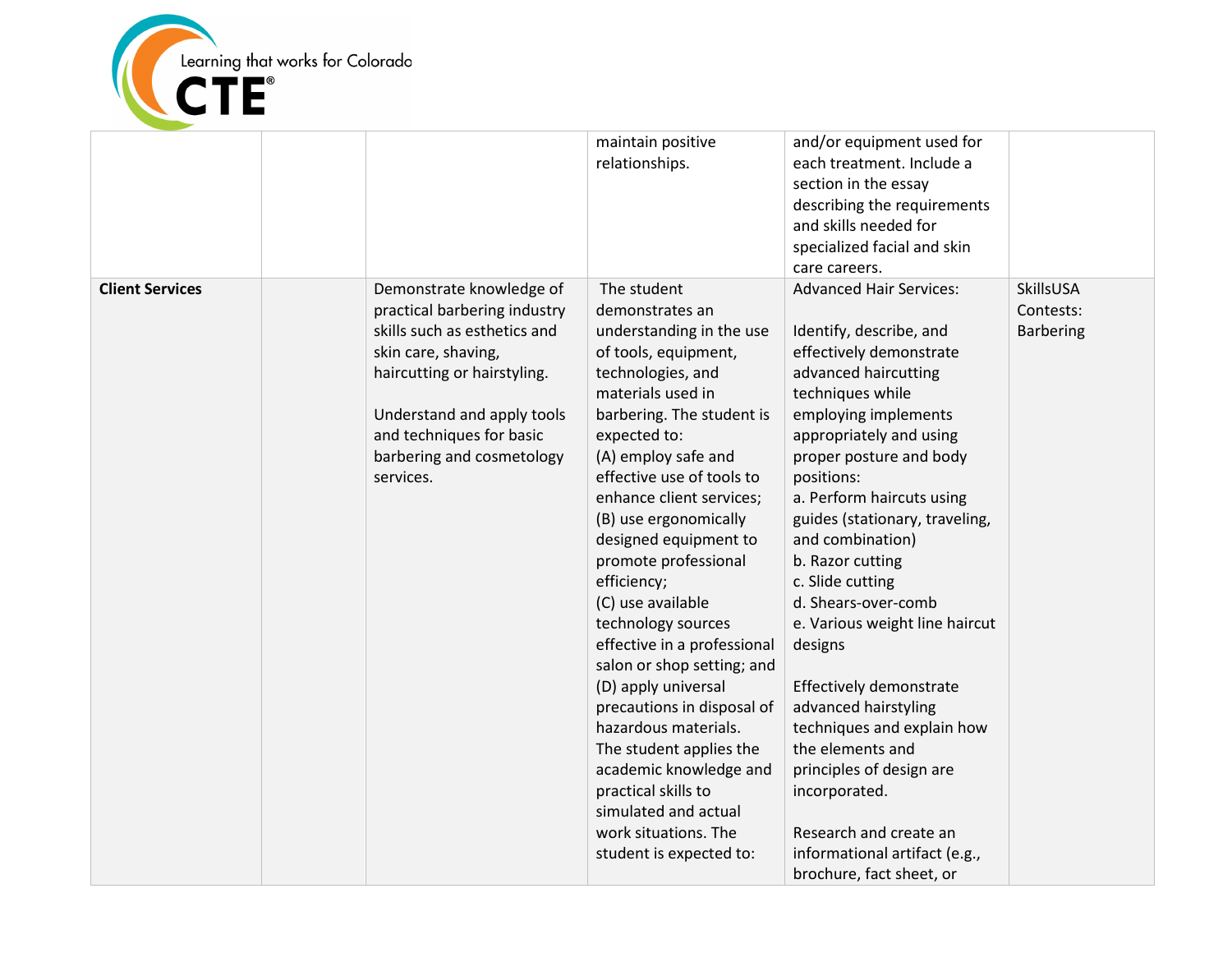

|  | (A) apply client           | narrative) comparing and      |  |
|--|----------------------------|-------------------------------|--|
|  | consultation skills to     | contrasting texturizing       |  |
|  | guide individuals in       | techniques. Include           |  |
|  | recognizing concerns and   | illustrative examples of      |  |
|  | making informed            | haircuts enhanced with        |  |
|  | decisions;                 | texturized techniques.        |  |
|  | (B) document client        | Include details for the       |  |
|  | satisfaction, procedures,  | following implements used in  |  |
|  | and products to facilitate | texturizing:                  |  |
|  | ease of consultation in    | a. Shears                     |  |
|  | future appointments;       | b. Razor                      |  |
|  | (C) locate and compare     | c. Thinning shears and razor  |  |
|  | vendors to maximize        | d. Thinning shears            |  |
|  | benefits for personal care | e. Free-hand slicing with     |  |
|  | clients, businesses, or    | razor on the ends             |  |
|  | organizations;             |                               |  |
|  | (D) demonstrate            | Advanced Techniques in        |  |
|  | understanding and          | <b>Chemical Services:</b>     |  |
|  | proficiency of basic       |                               |  |
|  | haircuts such as zero      | Demonstrate safe and          |  |
|  | degree, forty-five degree, | effective concepts and        |  |
|  | ninety degree, and one     | procedures in chemical        |  |
|  | hundred eighty degree;     | texture services to           |  |
|  | (E) perform basic facial   | demonstrate the following     |  |
|  | treatment and shave        | while adhering to all safety  |  |
|  | service as required for    | processes:                    |  |
|  | the state practical exam;  | a. Perm techniques            |  |
|  | and                        | b. Hair relaxing techniques   |  |
|  | (F) execute shampooing,    | c. Curl re-forming (soft curl |  |
|  | hair coloring and tinting, | permanents)                   |  |
|  | blow drying, styling, and  | 19.) Write a review of an     |  |
|  | chemical hair service as   | effective haircolor           |  |
|  | required for the state     | consultation in which the     |  |
|  | practical exam.            | cosmetologist establishes a   |  |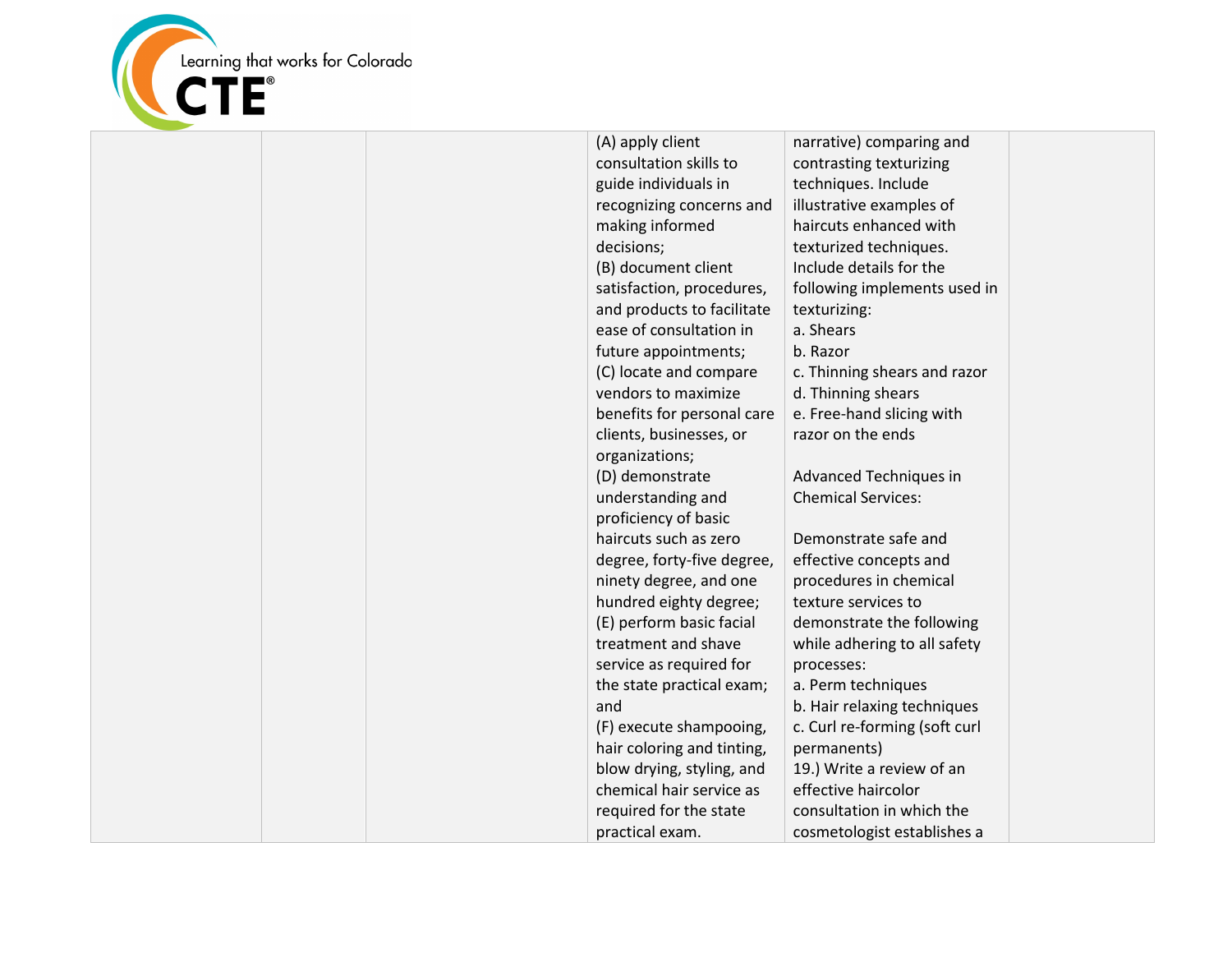

|                                                                                                          |                                                                                                                                         |                                                                                                                   | relationship with the client,<br>properly assesses the client's<br>hair, and analyzes the client's<br>history of his or her hair.<br>Include details of how an<br>effective haircolor<br>consultation should<br>proceed: making<br>recommendations, review of<br>procedures, application<br>techniques, cost of<br>services, and follow-up<br>maintenance.<br>Evaluate concepts related to<br>haircoloring and demonstrate<br>the following while adhering<br>to all directions and safety<br>procedures:<br>a. Temporary haircolor<br>b. Semipermanent haircolor<br>c. Demipermanent haircolor<br>d. Single-Process Permanent<br>Color<br>e. Double-Process Permanent<br>Color<br>f. Lighteners<br>g. Toners |  |
|----------------------------------------------------------------------------------------------------------|-----------------------------------------------------------------------------------------------------------------------------------------|-------------------------------------------------------------------------------------------------------------------|---------------------------------------------------------------------------------------------------------------------------------------------------------------------------------------------------------------------------------------------------------------------------------------------------------------------------------------------------------------------------------------------------------------------------------------------------------------------------------------------------------------------------------------------------------------------------------------------------------------------------------------------------------------------------------------------------------------|--|
| Laws, Rules, and<br><b>Regulations (This</b><br>section may be<br>taught in any of the<br>courses in the | Understand the laws, rules,<br>and regulations established<br>by Colorado State Statute<br>and the Colorado<br>Department of Regulatory | The student<br>demonstrates knowledge<br>of rules and regulations<br>established by the<br>Colorado Department of | Research and summarize in a<br>clear and coherent narrative<br>the legislative and electoral<br>processes of state<br>governments as it relates to                                                                                                                                                                                                                                                                                                                                                                                                                                                                                                                                                            |  |
| pathway sequence.)                                                                                       | Agencies pertaining to<br>cosmetology professions.                                                                                      | <b>Regulatory Agencies</b><br>(DORA) Office of Barber                                                             | cosmetology actions using<br>public documents, textbooks,                                                                                                                                                                                                                                                                                                                                                                                                                                                                                                                                                                                                                                                     |  |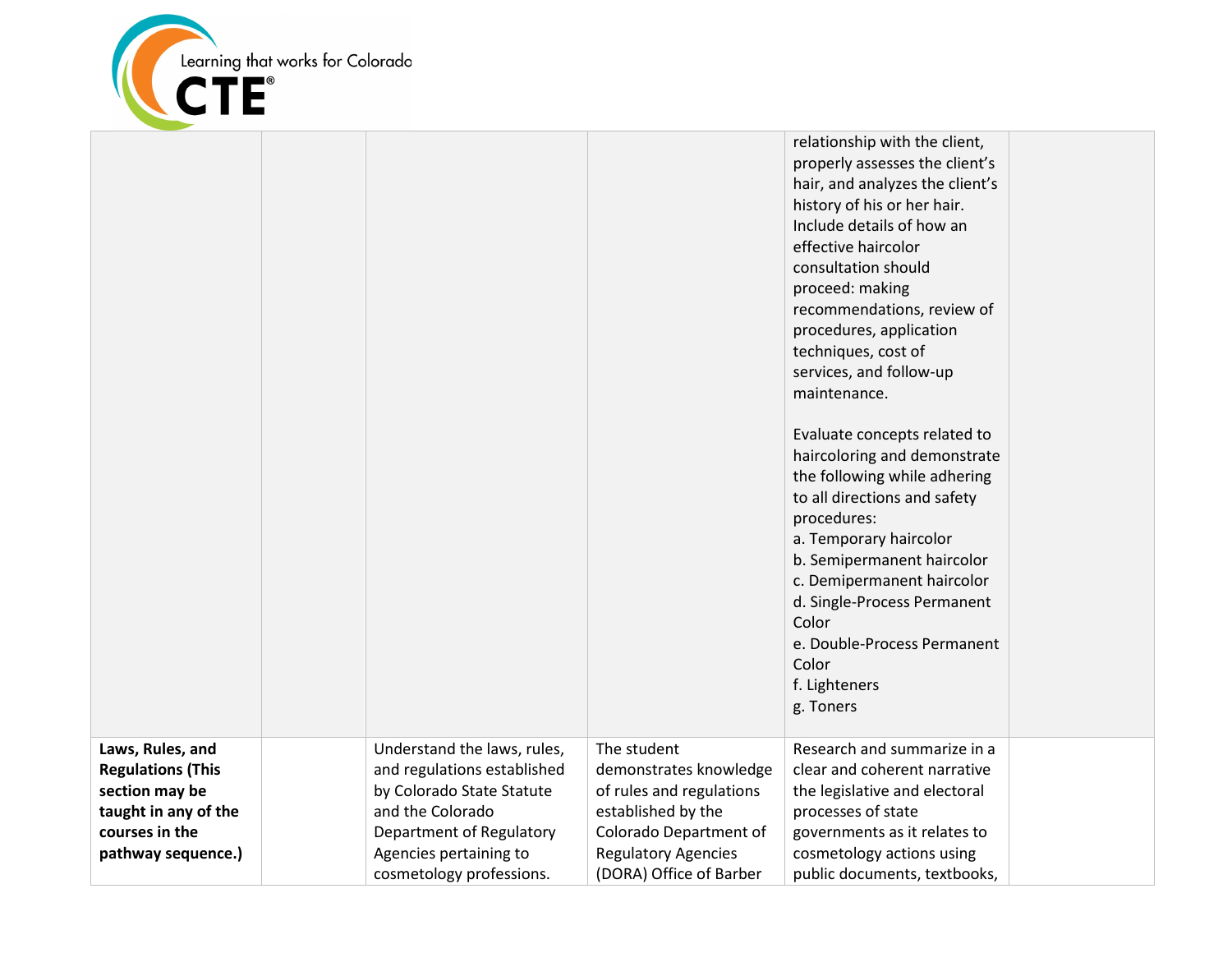

| Practice professional, ethical,<br>and legal behavior,<br>responding thoughtfully to<br>diverse perspectives and<br>resolving contradictions<br>when possible, consistent<br>with applicable laws,<br>regulations, and<br>organizational norms. | and Cosmetology. The<br>student is expected to:<br>(A) apply health and<br>safety policies and<br>procedures;<br>(B) recognize risks and<br>potentially hazardous<br>situations in compliance<br>with the state rules and<br>regulations;<br>(C) comply with all<br>applicable rules, laws,<br>and regulations;<br>(D) navigate the DORA<br>website for exam<br>eligibility, exam<br>procedures, and other<br>information related to<br>licensing;<br>(E) identify licensure and<br>renewal requirements of<br>the licensee or licensed<br>cosmetology<br>establishment or school;<br>and<br>(F) explain the<br>importance of personal<br>integrity, confidentiality,<br>and ethical behavior in<br>the workplace. | or government websites.<br>Identify your role as well as<br>the role of public agencies in<br>supporting elected officials to<br>meet goals and objectives,<br>and in endorsing approved<br>legislation or participating in<br>the public rule-making<br>process.<br>Gather research and analyze<br>information from the<br>Colorado Department of<br><b>Regulatory Agencies (DORA)</b><br>Office of Barber and<br>Cosmetology Licensure.<br>Generate a visual<br>representation (e.g., chart,<br>diagram, brochure, etc.) to<br>illustrate important<br>connections to the following:<br>a. Sanitation, disinfection,<br>and safety laws: cleaning and<br>disinfecting of implements<br>and equipment, cleaning and<br>disinfecting work<br>environment, and sanitary<br>procedures and pathogens<br>b. Licensing, certification, and<br>industry credentialing<br>requirements<br>c. Legal responsibilities, |  |
|-------------------------------------------------------------------------------------------------------------------------------------------------------------------------------------------------------------------------------------------------|--------------------------------------------------------------------------------------------------------------------------------------------------------------------------------------------------------------------------------------------------------------------------------------------------------------------------------------------------------------------------------------------------------------------------------------------------------------------------------------------------------------------------------------------------------------------------------------------------------------------------------------------------------------------------------------------------------------------|----------------------------------------------------------------------------------------------------------------------------------------------------------------------------------------------------------------------------------------------------------------------------------------------------------------------------------------------------------------------------------------------------------------------------------------------------------------------------------------------------------------------------------------------------------------------------------------------------------------------------------------------------------------------------------------------------------------------------------------------------------------------------------------------------------------------------------------------------------------------------------------------------------------|--|
|                                                                                                                                                                                                                                                 |                                                                                                                                                                                                                                                                                                                                                                                                                                                                                                                                                                                                                                                                                                                    | behaviors, and<br>practices/procedures (ethical<br>vs. unethical, legal vs. illegal)                                                                                                                                                                                                                                                                                                                                                                                                                                                                                                                                                                                                                                                                                                                                                                                                                           |  |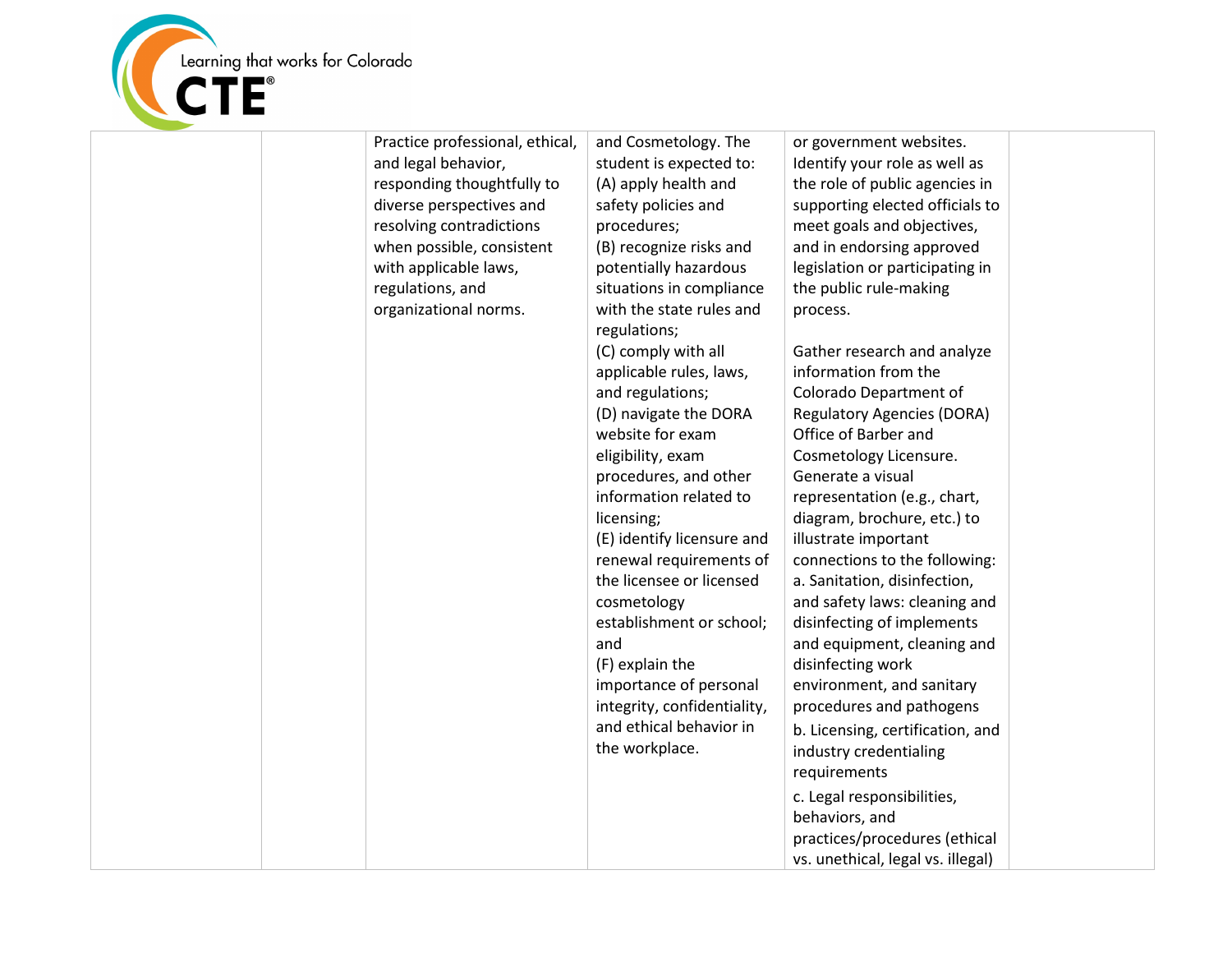

|                                                |                                                                                                              |                                                                                                                                                                                                                                                                                                                                                                                                                                                                               | Assemble a list of<br>professional and governing<br>organizations that provide<br>professional development for<br>cosmetologists in Colorado.<br>In a written narrative,<br>describe the benefits of<br>ongoing professional<br>development including the<br>state requirements in<br>Colorado for cosmetology<br>and barbering professions.                                                                                                                                                                                                                                                                 |  |
|------------------------------------------------|--------------------------------------------------------------------------------------------------------------|-------------------------------------------------------------------------------------------------------------------------------------------------------------------------------------------------------------------------------------------------------------------------------------------------------------------------------------------------------------------------------------------------------------------------------------------------------------------------------|--------------------------------------------------------------------------------------------------------------------------------------------------------------------------------------------------------------------------------------------------------------------------------------------------------------------------------------------------------------------------------------------------------------------------------------------------------------------------------------------------------------------------------------------------------------------------------------------------------------|--|
| <b>Barber Shop Business</b><br><b>Concepts</b> | Investigate concepts in<br>ownership and<br>entrepreneurial enterprise<br>for beauty industry<br>businesses. | Student understands<br>basic business operations<br>and environments for<br>beauty industry salons<br>and shops. Student is<br>expected to:<br>(A) describe key<br>components of the<br>cosmetology business<br>startup process and the<br>entrepreneur<br>environment;<br>(B) evaluate the role of<br>entrepreneurship in the<br>U.S. economy, and<br>differentiate between<br>sole proprietorship,<br>partnership, limited<br>liability company (LLC),<br>and corporations; | Describe key components of<br>the beauty industry business<br>startup process (the<br>entrepreneur, the<br>environment, the<br>opportunity, startup<br>resources, and state laws,<br>regulations, and legal<br>responsibilities). Prepare an<br>informative text to explain<br>each component and identify<br>the risks and rewards,<br>highlighting the advantages<br>and disadvantages of owning<br>a business versus working for<br>someone else.<br>Evaluate the role of<br>entrepreneurship in the U.S.<br>economy, and differentiate<br>between sole proprietorship,<br>partnership, limited liability |  |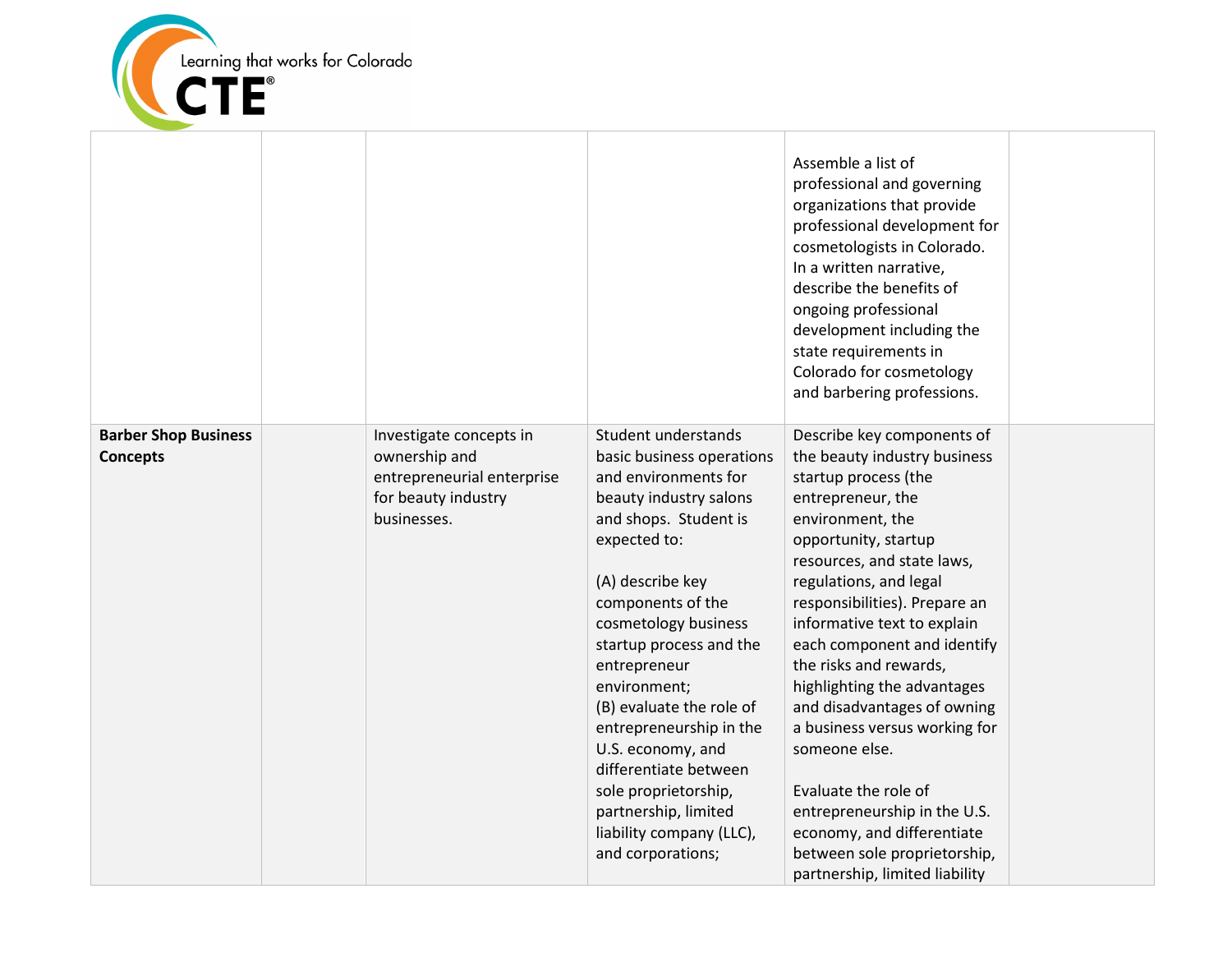

|  | (C) explain the purpose of<br>a business plan, and list<br>the four major parts<br>typically included<br>(business description,<br>management plan,<br>marketing plan, and<br>financial plan); and<br>(D) explore ways that<br>salons create positive<br>business environments. | company (LLC), and<br>corporations. Draw evidence<br>from informational texts to<br>examine how business cycles,<br>economic indicators (i.e.,<br>interest rates, inflation, and<br>unemployment) and free<br>enterprise system<br>characteristics such as profit<br>motive, private property, and<br>competition impact business<br>decision making. Research,<br>compare and contrast<br>investment opportunities and<br>compile a list of advantages<br>and disadvantages of<br>business ownership. |  |
|--|---------------------------------------------------------------------------------------------------------------------------------------------------------------------------------------------------------------------------------------------------------------------------------|--------------------------------------------------------------------------------------------------------------------------------------------------------------------------------------------------------------------------------------------------------------------------------------------------------------------------------------------------------------------------------------------------------------------------------------------------------------------------------------------------------|--|
|  |                                                                                                                                                                                                                                                                                 | Describe the importance of<br>developing a business plan<br>when seeking out potential<br>investors or lenders.<br>In preparation for a future<br>career as a salon owner,<br>develop an original business<br>philosophy detailing one's<br>beliefs for how a business<br>should be run including a<br>baseline budget and financial                                                                                                                                                                   |  |
|  |                                                                                                                                                                                                                                                                                 | goals, money management<br>concepts, procedures and<br>strategies, and necessary<br>personal characteristics of a<br>successful entrepreneur;<br>integrate this with the                                                                                                                                                                                                                                                                                                                               |  |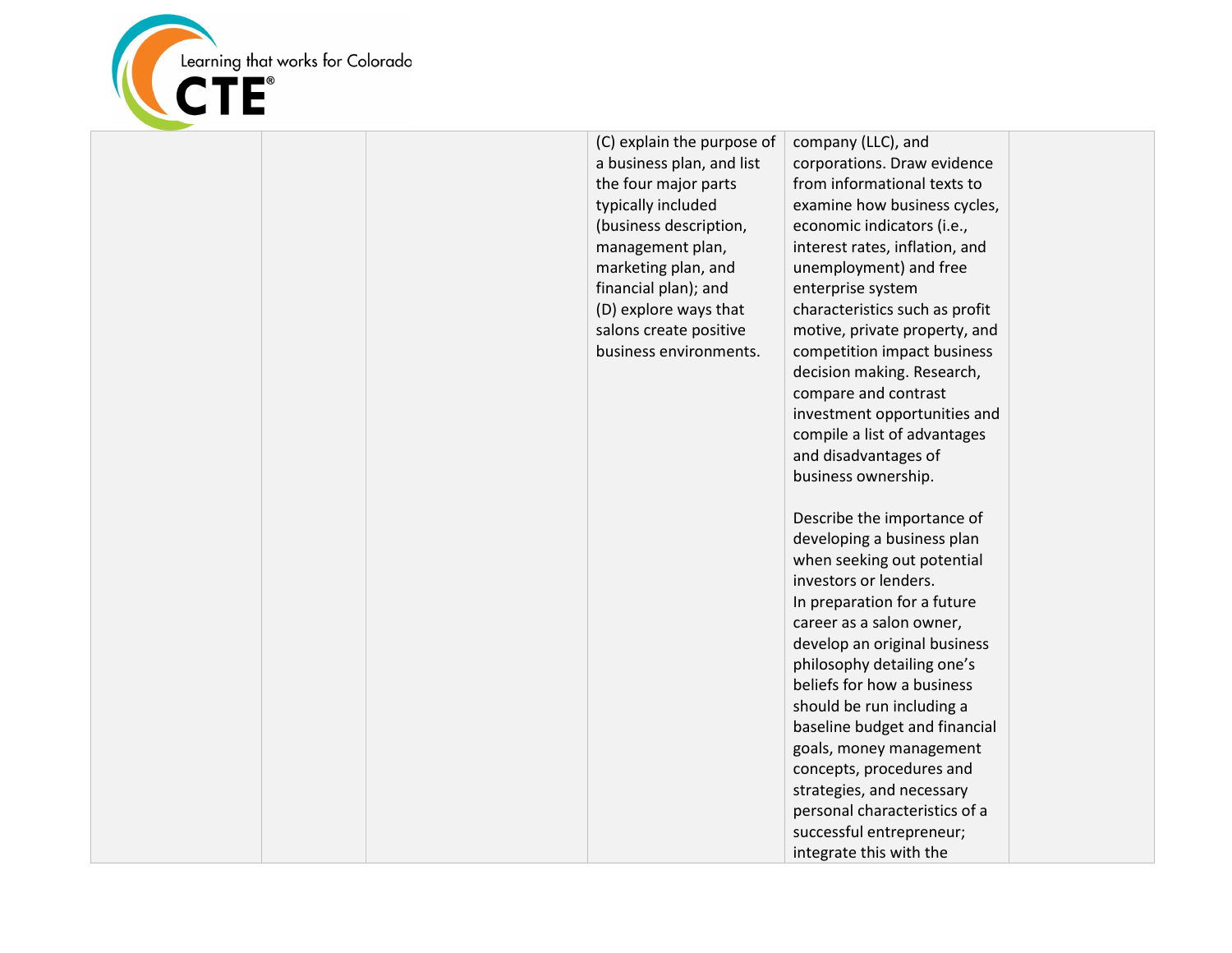

previous written philosophy of design.

Research and examine startup costs, operating costs, overhead, and personal expenses by researching and developing a financial statement based on local salon models obtained from public records or business websites. Contact local lending institutions regarding requirements for business loans and needed documentation such as personal income statement, tax records, credit reports, loan history, and personal investment. Prepare financial statements, charts and graphs for the proposed business plan, including but not limited to:

- a. Estimated start-up costs
- b. Projected Income Statement
- c. Projected Balance Sheet
- d. Cash Flow

Develop a customer profile with a detailed description of the potential target market for the proposed business